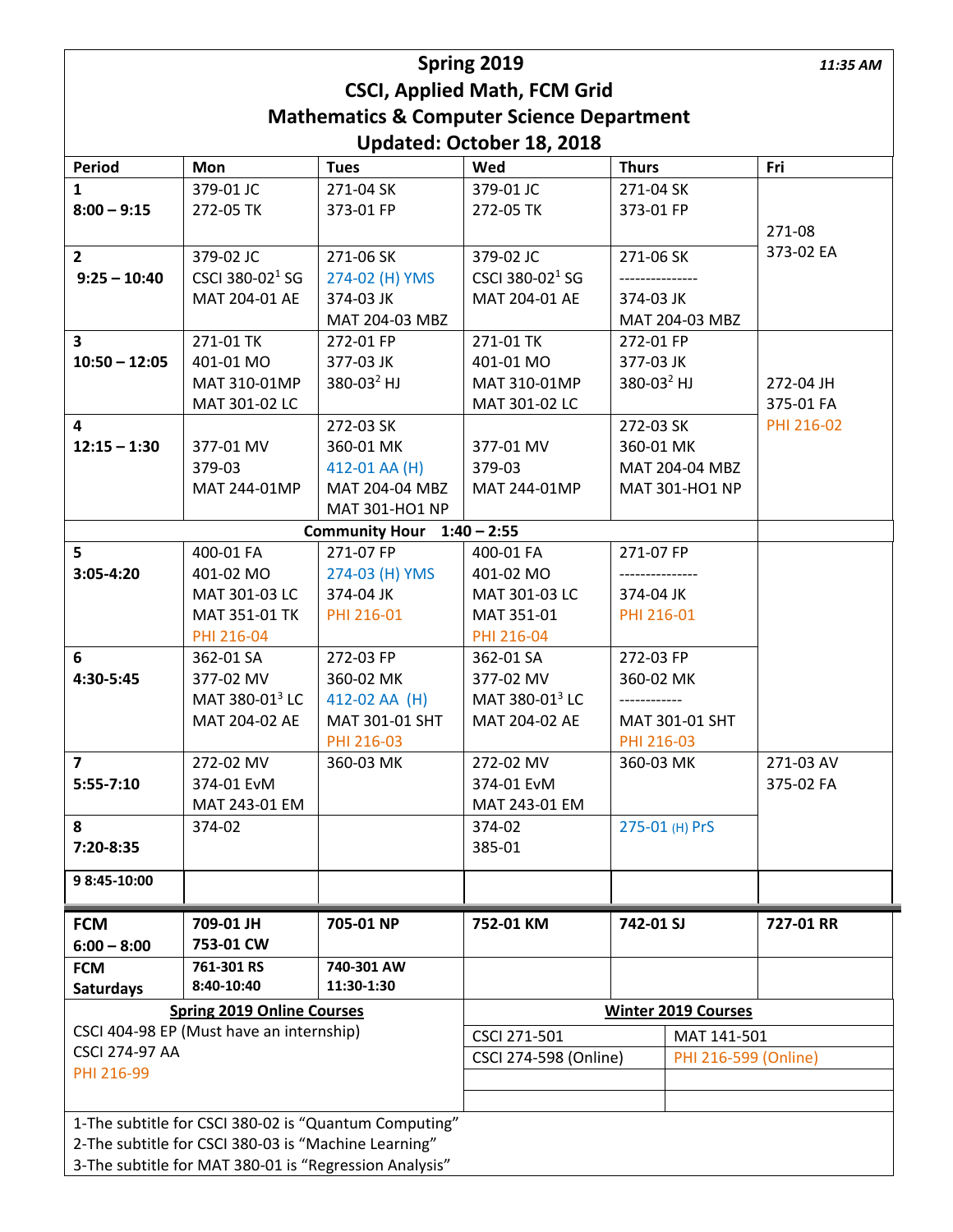## **Course Offered**

[CSCI 271](http://jjay.smartcatalogiq.com/en/2016-2017/Undergraduate-Bulletin/Course-Descriptions/CSCI-Computer-Science/200/CSCI-271) Introduction to Computer Science

[CSCI 272](http://jjay.smartcatalogiq.com/en/2016-2017/Undergraduate-Bulletin/Course-Descriptions/CSCI-Computer-Science/200/CSCI-272) Object-Oriented Computing

[CSCI 274](http://jjay.smartcatalogiq.com/en/2016-2017/Undergraduate-Bulletin/Course-Descriptions/CSCI-Computer-Science/200/CSCI-274) Computer Architecture

[CSCI 275 Linux System Administration and Security](http://jjay.smartcatalogiq.com/en/2018-2019/Undergraduate-Bulletin/Course-Descriptions/CSCI-Computer-Science/200/CSCI-275)

[CSCI 360](http://jjay.smartcatalogiq.com/en/2016-2017/Undergraduate-Bulletin/Course-Descriptions/CSCI-Computer-Science/300/CSCI-360) Cryptography and Cryptanalysis

[CSCI 362](http://jjay.smartcatalogiq.com/en/2016-2017/Undergraduate-Bulletin/Course-Descriptions/CSCI-Computer-Science/300/CSCI-362) Databases and Data Mining

[CSCI 373](http://jjay.smartcatalogiq.com/en/2016-2017/Undergraduate-Bulletin/Course-Descriptions/CSCI-Computer-Science/300/CSCI-373) Advanced Data Structures

[CSCI 374](http://jjay.smartcatalogiq.com/en/2016-2017/Undergraduate-Bulletin/Course-Descriptions/CSCI-Computer-Science/300/CSCI-374) Programming Languages

[CSCI 375](http://jjay.smartcatalogiq.com/en/2016-2017/Undergraduate-Bulletin/Course-Descriptions/CSCI-Computer-Science/300/CSCI-375) Operating Systems

[CSCI 377](http://jjay.smartcatalogiq.com/en/2016-2017/Undergraduate-Bulletin/Course-Descriptions/CSCI-Computer-Science/300/CSCI-377) Computer Algorithms

[CSCI 379](http://jjay.smartcatalogiq.com/en/2016-2017/Undergraduate-Bulletin/Course-Descriptions/CSCI-Computer-Science/300/CSCI-379) Computer Networking

[CSCI 380](http://jjay.smartcatalogiq.com/en/2016-2017/Undergraduate-Bulletin/Course-Descriptions/CSCI-Computer-Science/300/CSCI-380) Selected Topics

[CSCI 400](http://jjay.smartcatalogiq.com/en/2016-2017/Undergraduate-Bulletin/Course-Descriptions/CSCI-Computer-Science/400/CSCI-400) Capstone Experience in Digital Forensics/Cybersecurity I

[CSCI](http://jjay.smartcatalogiq.com/en/2016-2017/Undergraduate-Bulletin/Course-Descriptions/CSCI-Computer-Science/400/CSCI-401) 401 Capstone Experience in Digital Forensics/Cybersecurity II

[CSCI 404](http://jjay.smartcatalogiq.com/en/2016-2017/Undergraduate-Bulletin/Course-Descriptions/CSCI-Computer-Science/400/CSCI-404) Internship in Management Information Systems

[CSCI 411](http://jjay.smartcatalogiq.com/en/2016-2017/Undergraduate-Bulletin/Course-Descriptions/CSCI-Computer-Science/400/CSCI-411) Computer Security & Forensics

[CSCI 412](http://jjay.smartcatalogiq.com/en/2016-2017/Undergraduate-Bulletin/Course-Descriptions/CSCI-Computer-Science/400/CSCI-412) Network Security & Forensics

[CSCI 385](http://jjay.smartcatalogiq.com/2016-2017/Undergraduate-Bulletin/Course-Descriptions/CSCI-Computer-Science/300/CSCI-385) Faculty Mentored Research (Mobile App Development)

[FCM 705 Mathematical Statistics for Forensic Scientists](http://jjay.smartcatalogiq.com/2018-2019/Graduate-Bulletin/Courses/FCM-Forensic-Computing/700/FCM-705)

[FCM 709 Foundations for Digital Forensics and Security II](http://jjay.smartcatalogiq.com/2018-2019/Graduate-Bulletin/Courses/FCM-Forensic-Computing/700/FCM-709)

FCM 727 [Cybercriminology](http://jjay.smartcatalogiq.com/2018-2019/Graduate-Bulletin/Courses/FCM-Forensic-Computing/700/FCM-727)

[FCM 740 Data Communications and Forensic Security](http://jjay.smartcatalogiq.com/2018-2019/Graduate-Bulletin/Courses/FCM-Forensic-Computing/700/FCM-740)

[FCM 742 Network Security](http://jjay.smartcatalogiq.com/2018-2019/Graduate-Bulletin/Courses/FCM-Forensic-Computing/700/FCM-742)

[FCM 752 The Law and High Technology Crime](http://jjay.smartcatalogiq.com/2018-2019/Graduate-Bulletin/Courses/FCM-Forensic-Computing/700/FCM-752)

**[FCM 753 Digital Forensic Applications](http://jjay.smartcatalogiq.com/2018-2019/Graduate-Bulletin/Courses/FCM-Forensic-Computing/700/FCM-753)** 

[MAT 204](http://jjay.smartcatalogiq.com/en/2016-2017/Undergraduate-Bulletin/Course-Descriptions/MAT-Mathematics/200/MAT-204) Discrete Mathematics

[MAT 141 Pre-Calculus](http://jjay.smartcatalogiq.com/2018-2019/Undergraduate-Bulletin/Course-Descriptions/MAT-Mathematics/100/MAT-141) (Please search CUNY First for all the sections offered)

[MAT 241](http://jjay.smartcatalogiq.com/en/2016-2017/Undergraduate-Bulletin/Course-Descriptions/MAT-Mathematics/200/MAT-241) Calculus I (Please search CUNY First for all the sections offered)

[MAT 242](http://jjay.smartcatalogiq.com/en/2016-2017/Undergraduate-Bulletin/Course-Descriptions/MAT-Mathematics/200/MAT-242) Calculus II (Please search CUNY First for all the sections offered)

[MAT 243](http://jjay.smartcatalogiq.com/en/2016-2017/Undergraduate-Bulletin/Course-Descriptions/MAT-Mathematics/200/MAT-243) Calculus III

[MAT 244](http://jjay.smartcatalogiq.com/en/2017-2018/Undergraduate-Bulletin/Course-Descriptions/MAT-Mathematics/200/MAT-244) Calculus IV

[MAT 301](http://jjay.smartcatalogiq.com/en/2016-2017/Undergraduate-Bulletin/Course-Descriptions/MAT-Mathematics/300/MAT-301) Probability & Mathematical Statistics I

[MAT 302](http://jjay.smartcatalogiq.com/en/2017-2018/Undergraduate-Bulletin/Course-Descriptions/MAT-Mathematics/300/MAT-302) Probability & Mathematical Statistics II

[MAT 310](http://jjay.smartcatalogiq.com/en/2016-2017/Undergraduate-Bulletin/Course-Descriptions/MAT-Mathematics/300/MAT-310) Linear Algebra

[MAT 330](http://jjay.smartcatalogiq.com/en/2016-2017/Undergraduate-Bulletin/Course-Descriptions/MAT-Mathematics/300/MAT-330) Modern Geometry

[MAT 351](http://jjay.smartcatalogiq.com/en/2017-2018/Undergraduate-Bulletin/Course-Descriptions/MAT-Mathematics/300/MAT-351) Introduction to Ordinary Differential Equations

[MAT](http://jjay.smartcatalogiq.com/en/2016-2017/Undergraduate-Bulletin/Course-Descriptions/MAT-Mathematics/300/MAT-380) 380 Selected Topics in Mathematics

[PHI 216](http://jjay.smartcatalogiq.com/en/2016-2017/Undergraduate-Bulletin/Course-Descriptions/PHI-Philosophy/200/PHI-216) Ethics and Information Technology

<sup>1</sup> *Courses schedules and instructor assignments are subject to change due to enrollment considerations and instructor availability*